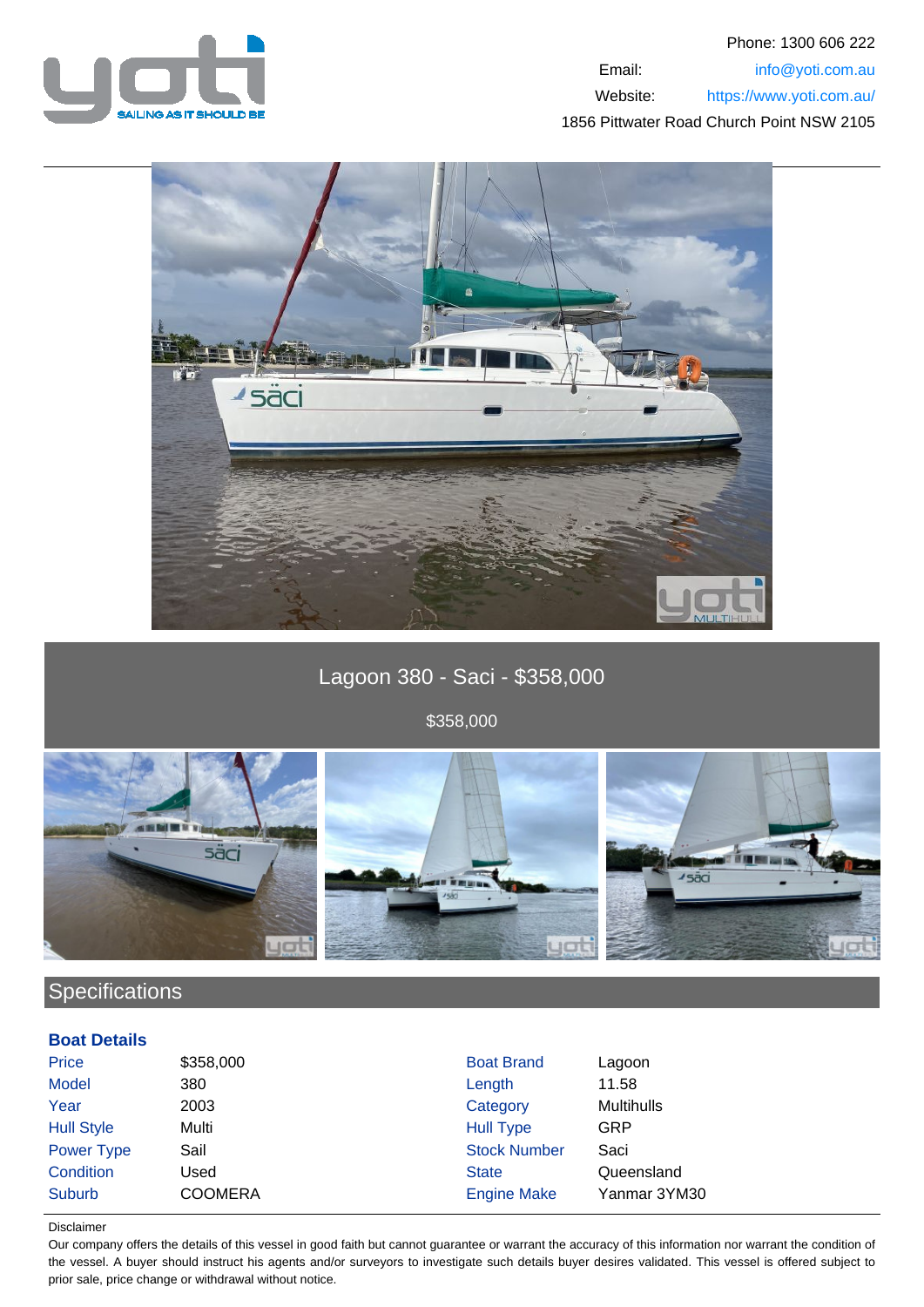

### **Description**

Built in France in 2003, Saci is a Lagoon 380, now exclusively for sale with YOTI Queensland.

With nearly 1000 Lagoon 380's built, this is the world's most successful cruising catamaran to date. The overall size of the 380 covers all bases, including simple couple day sailing, extended family cruising and even entertaining multiple guests. Even today, few catamarans can offer such a useable and practical steering position as the 380 - to view all four corners of the vessel while being slightly elevated from the cockpit, yet having complete uninterrupted contact with guests in the cockpit and even saloon. In addition, the recessed cockpit feels safe and secure and has ample storage lockers. Further impressive storage is found in both bow lockers and the forward deck lockers, just forward of her coachroof.

Saci has the versatile four-cabin layout for ultimate flexibility. Large double berth cabins are aft; centrally located the heads with showers and forward the slightly smaller but good-sized V-berths. The saloon is light and airy, with the navigation station to port. Centrally located is the curved saloon settee with a table. The L-shaped galley is to starboard, which opens via a breakfast bar to a cockpit/coffee table and dinette. There is a good-sized fridge and a cockpit mounted stainless steel gas BBQ.

Saci is powered by 2 x Yanmar diesel (port engine from 2012 with 2,415hrs - starboard 2010 with 2,950 hrs), has a Spectra 12v 24l/h Watermaker (service required) and for further autonomy, a 330 W solar panel. A Southern Pacific Rib with a 9.9Hp Mercury Outboard motor is stored on the davits. Her mainsail and genoa are in good condition, and her stainless-steel rigging was replaced in 2017.

Saci presents a great opportunity to commence your sailing dreams in a Lagoon. Contact Robert Vrind for further details and to arrange an inspection at the Boatworks, Gold Coast Marine Precinct, Queensland.

| <b>Features</b>                   |                                                                   |
|-----------------------------------|-------------------------------------------------------------------|
| <b>Designer</b>                   | Van Poeteghem                                                     |
| <b>Builder</b>                    | CNB / Lagoon France                                               |
| Water (Potable) Capacity (I)      | 2 x 300L freshwater rotomoulded tanks, 600L total capacity.       |
| <b>Hull Construction Material</b> | <b>GRP</b>                                                        |
| <b>Hull Type</b>                  | Catamaran                                                         |
| <b>Deck Construction Material</b> | <b>GRP</b>                                                        |
| Length (feet)                     | 37' 11"                                                           |
| Length $(m)$                      | 11.55                                                             |
| Beam/Width (m)                    | 6.55                                                              |
| Draft $(m)$                       | 1.15                                                              |
| <b>Keel/Ballast</b>               | Fin mini-keels                                                    |
| <b>Displacement</b>               | 7,500kg                                                           |
| <b>Engine Notes</b>               | New 80amp alternator port engine (2020), new S/S engine mixer X 2 |
|                                   | (2018), new sea water pump X2 (2019). Various engine spares.      |

Disclaimer

Our company offers the details of this vessel in good faith but cannot guarantee or warrant the accuracy of this information nor warrant the condition of the vessel. A buyer should instruct his agents and/or surveyors to investigate such details buyer desires validated. This vessel is offered subject to prior sale, price change or withdrawal without notice.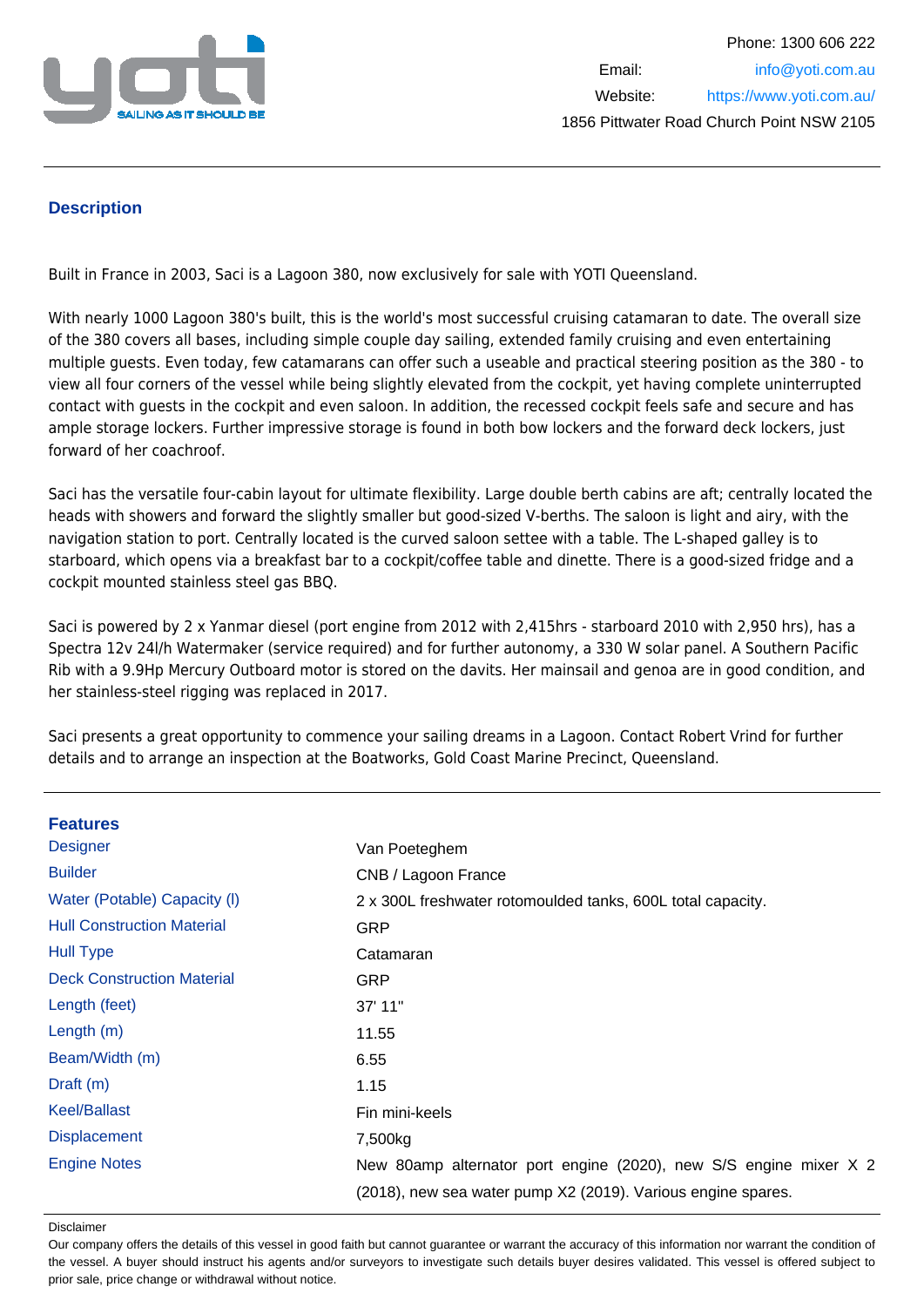

| <b>Number Of Engines</b>                  | $\overline{2}$                                                             |
|-------------------------------------------|----------------------------------------------------------------------------|
| <b>Engine Hours</b>                       | 2,414 (port); 2,946 (starboard)                                            |
| Horse Power (hp)                          | 29Hp each                                                                  |
| <b>Drive Type</b>                         | SD20 sail drive                                                            |
| <b>Engine Room</b>                        | Engines in stern lazarettes.                                               |
| Generator                                 | Portable Honda 2 kw generator.                                             |
| <b>Number of Batteries</b>                | 3 x house Full River AGM 210AH each (new 2018 & 2019), 2 x Century         |
|                                           | Marine Pro start battery for engines (new 2019).                           |
| <b>Fuel Type</b>                          | <b>Diesel</b>                                                              |
| Fuel Tank Capacity (L)                    | 2 x 100L rotomoulded tanks - 200L total.                                   |
| Propeller                                 | 2 blade fixed propellers.                                                  |
| <b>Steering System</b>                    | Single Wheel steering.                                                     |
| <b>Accomodation Notes</b>                 | 4 cabin version. Electric fans throughout. New saloon upholstery and       |
|                                           | cockpit cushions in 2020/21. Bedding and cushions.                         |
| <b>Number of Berths</b>                   | 8 (+ 2 with drop down saloon table).                                       |
| <b>Number of Showers</b>                  | 2 x H&C internal in heads and 1 x Cold in cockpit.                         |
| <b>Shower Type</b>                        | 240V and heat exchange (40L).                                              |
| <b>Number of Toilets</b>                  | 1 x manual, 1 x electric with holding tank.                                |
| <b>Galley Notes</b>                       | Jabsco 3.5GPM galley electric water pump (new 2020).                       |
| <b>Stove</b>                              | Gas installation with two gas bottles. Oven requires replacement.          |
| Refrigeration                             | Front opening 12V fridge in galley - 190ltrs.                              |
| <b>Number of Sinks</b>                    | Double stainless steel sinks.                                              |
| <b>Entertainment and Appliances Notes</b> | Sony Radio Stereo with cockpit speakers, TV (Kogan, 13.5 X 7.5 inch        |
|                                           | screen with Glomex TV antenna).                                            |
| Anchor / Winch                            | Lofrans Tigris electric anchor windlass (gypsy new -2020).                 |
| <b>Bilge Pump</b>                         | 2 x electric, 2 x electric float switch, 2 x manual.                       |
| <b>Deck Gear</b>                          | Swim ladder on port transom, Magna s/steel Gas BBQ. 2. Fenders and         |
|                                           | mooring lines. Large Esky in cockpit.                                      |
| Mast/Rigging                              | Single swept fractional. Aluminium mast & boom. Stainless Steel wire,      |
|                                           | re-rigged in 2017.                                                         |
| Sail Inventory                            | Doyle Ocean Plus Mainsail (2013) 561 square feet, Dimension-Polyant 450    |
|                                           | SF Dacron, 2 reefs, 5 full batten. Elvstrom Furling genoa headsail (2012). |
|                                           | Asymmetrical spinnaker with snuffer, average condition with one            |
|                                           | repair/patch. Profurl furler.                                              |
| <b>Electrics</b>                          | Xantrex Trucharge 240V battery charger (20 Amps). 240vac Shorepower        |
|                                           | and lead. 327 watt Sunpower solar panel on adjustable aluminium frame.     |
|                                           | Outback Power 80amp charge regulator (new 2017).                           |
|                                           | Majority 12V LED lighting. Navigation lights.                              |
| <b>Electronics Navigation</b>             | No GPS plotter (owner used iPad/Tablet). Raymarine I50 Tridata.            |

Disclaimer

Our company offers the details of this vessel in good faith but cannot guarantee or warrant the accuracy of this information nor warrant the condition of the vessel. A buyer should instruct his agents and/or surveyors to investigate such details buyer desires validated. This vessel is offered subject to prior sale, price change or withdrawal without notice.